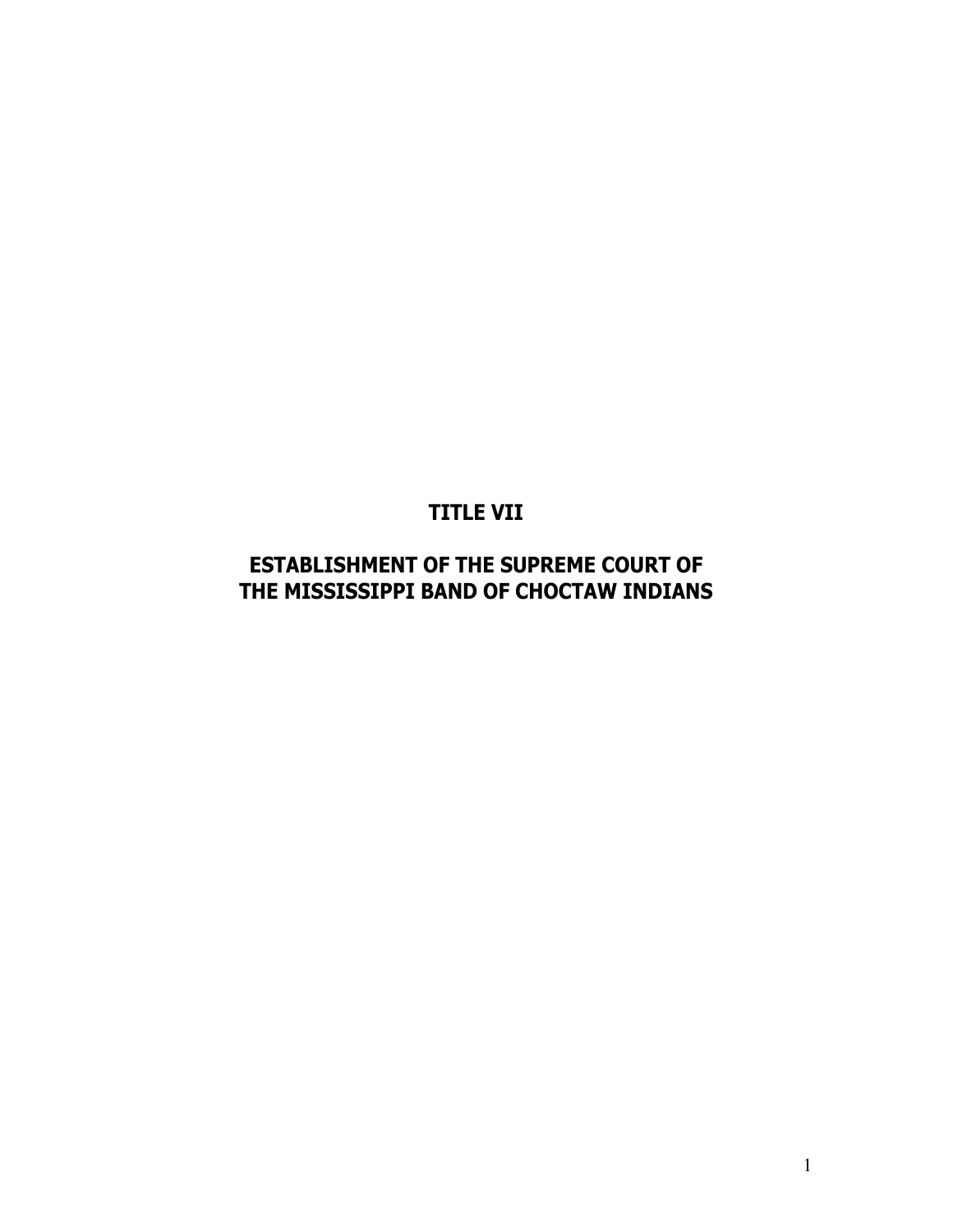| $§7 - 1 - 1$  |  |
|---------------|--|
| $§7 - 1 - 2$  |  |
| $§7 - 1 - 3$  |  |
| $§7 - 1 - 4$  |  |
| $§7 - 1 - 5$  |  |
| $§7-1-6$      |  |
| $§7 - 1 - 7$  |  |
| $§7 - 1 - 8$  |  |
| $§7-1-9$      |  |
| $§7 - 1 - 10$ |  |
| $§7 - 1 - 11$ |  |
| $§7 - 1 - 12$ |  |
| $§7 - 1 - 13$ |  |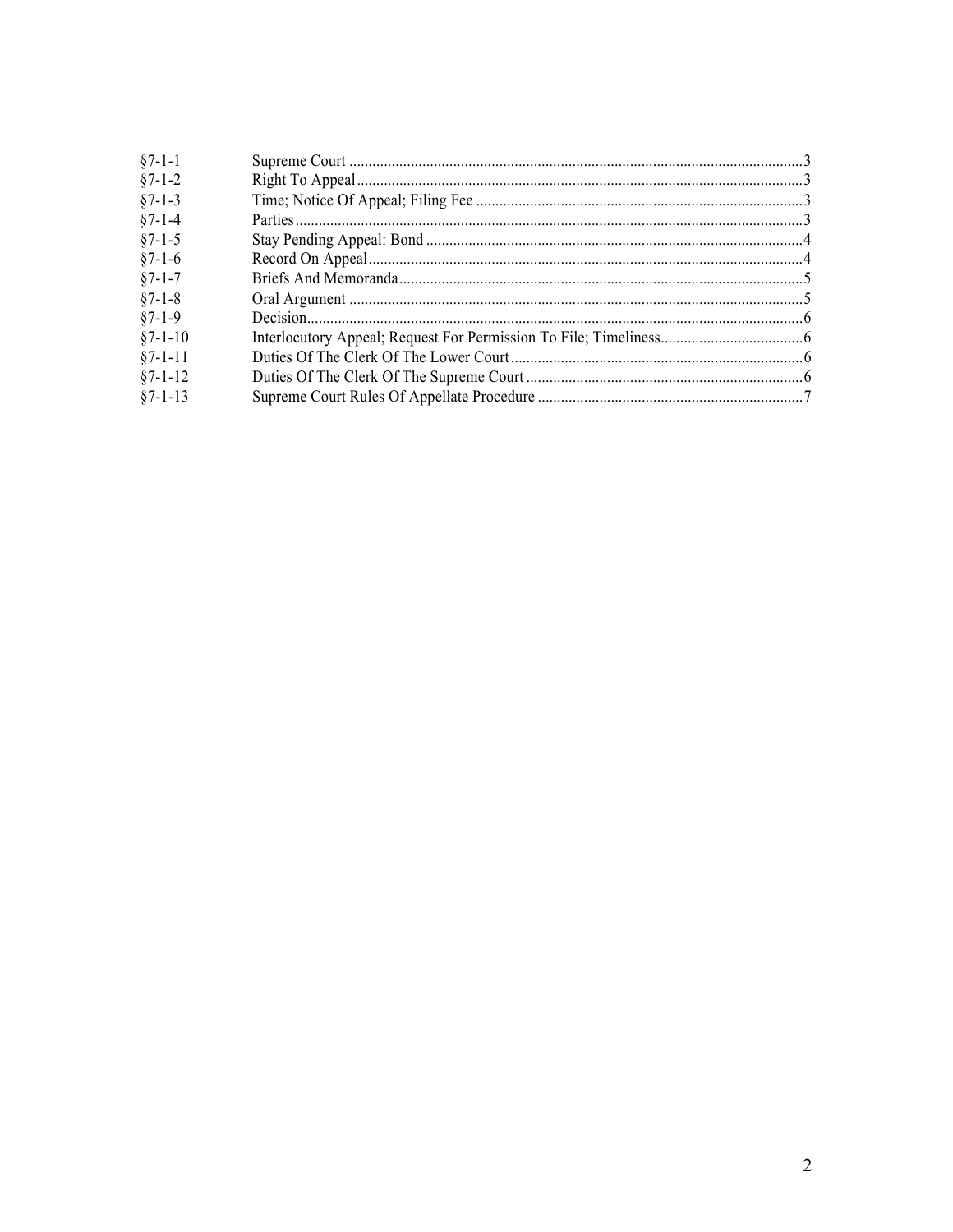# **§7-1-1 Supreme Court**

There is hereby established a Supreme Court of the Mississippi Band of Choctaw Indians. The Supreme Court shall sit at such times and places as proper and necessary to hear and decide appeals from judgments, sentences, rulings and/or other orders of the Tribal Court in any and all civil and criminal matters. The Supreme Court shall also sit at such times and places as proper and necessary to hear and decide election appeals perfected pursuant to Title XXXIII and shall hear and decide the election appeal pursuant to the procedures, requirements and standards as outlined in Title XXXIII. The Supreme Court shall be the final authority within this jurisdiction for the interpretation of Tribal law.

# **§7-1-2 Right to Appeal**

Any party who is aggrieved by any final order, commitment or judgment of the Tribal Court may appeal in the manner prescribed by these rules, provided that appeals at the request of the prosecution from a criminal case in which the defendant has been acquitted shall be based solely on a question or questions of law, the answer to which shall be given prospective application only, without any effect on the defendant and without requiring the defendant to participate in the appeal in any manner.

# **§7-1-3 Time; Notice of Appeal; Filing Fee**

- (1) Within 30 days from the entry of the order of judgment appealed from, unless otherwise provided in the Tribal Code, the party taking the appeal must file with the Clerk of the Supreme Court a written notice of appeal specifying the parties to the appeal,and the order or judgment appealed from. The Clerk shall file the notice and mail copies, to be provided by the appealing party, to all other parties to the appeal at their last known address.
- (2) All appellants in civil cases shall pay a one hundred dollar (\$100.00) filing fee to the Clerk when the appeal is filed; all appellants in criminal cases shall pay a twenty-five dollar (\$25.00) filing fee when the appeal is filed.
- (3) An appellant may file a motion for leave to proceed In Forma Pauperis and must show by affidavit the inability to pay for fees and costs. If the Supreme Court grants the motion, the party may proceed without payment of costs. If the Supreme Court denies the motion, it must state its reasons for the denial in writing.
- (4) Failure to file a timely notice of appeal is jurisdictional and the Choctaw Supreme Court shall dismiss the appeal notice if filed after the date set by law.

# **§7-1-4 Parties**

- (1) The party taking the appeal shall be referred to as the appellant; all other parties shall be referred to as the appellees. The name of the case shall be same as that used in the lower court.
- (2) Joint appeals may be taken by two or more parties whose similar interests make such joinder practicable.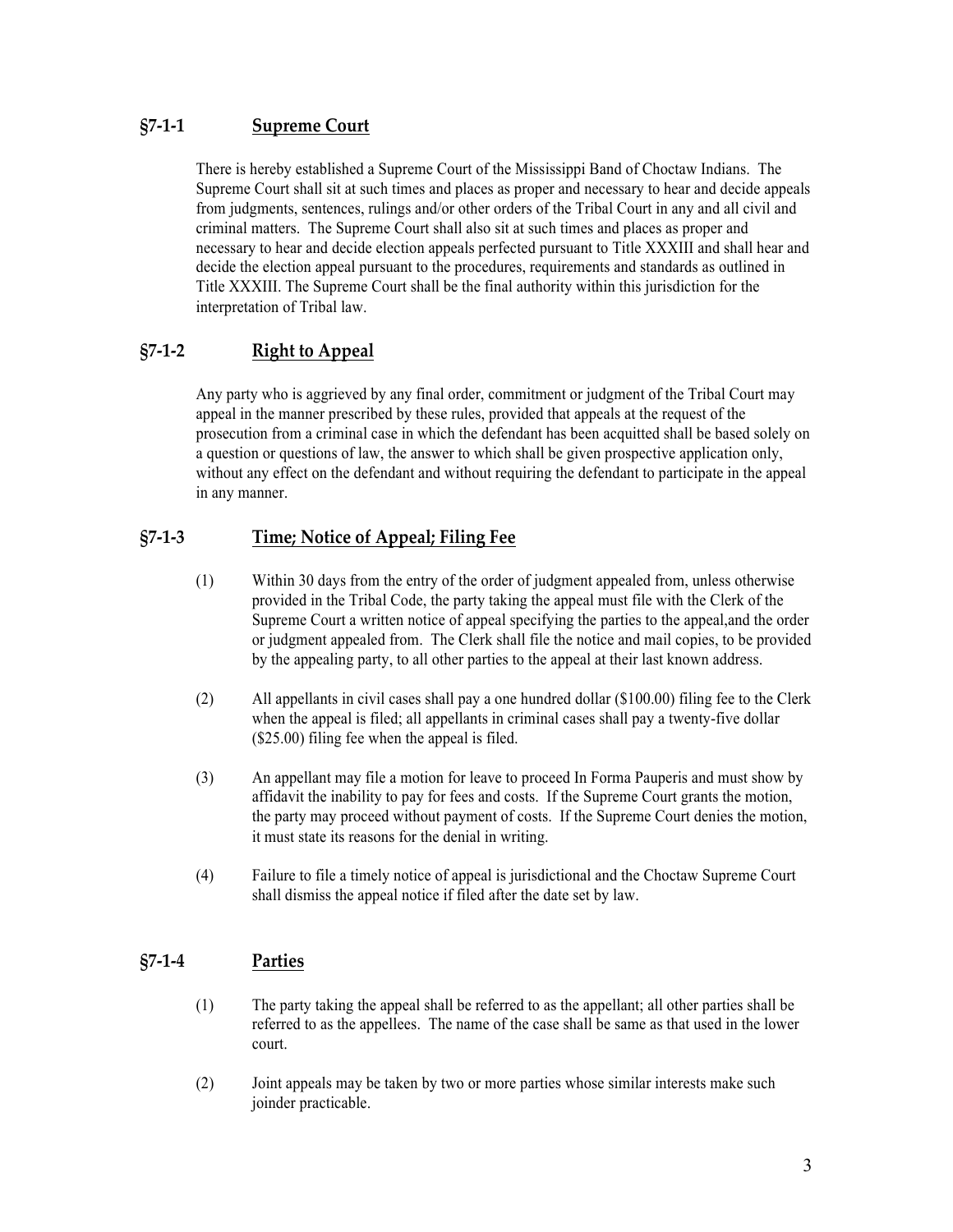(3) Upon its own motion or by motion of a party, the Choctaw Supreme Court may consolidate the appeals of different parties.

#### **§7-1-5 Stay Pending Appeal: Bond**

- (1) In any civil case in which an appeal is perfected, as required by these rules, the appellant may petition the Tribal Court for a stay of the lower court's order, commitment or judgment. A stay shall be granted in all cases in which it is requested unless manifest injustice would result therefrom, but such stay may be conditioned upon the posting of a suitable bond in an amount set by the court sufficient to guarantee performance of the lower court's order, commitment or judgment in the event the lower court's action is sustained.
- (2) In criminal cases, a stay of the lower court's judgment or sentence shall be automatic upon filing of a Notice of Appeal pursuant to §7-1-4 of the Tribal Code.
- (3) Release Pending Appeal on Criminal Cases: At the time of the entry of the judgment and sentence, the Criminal Court shall review the conditions of release pending appeal to assure the conditions are sufficient to secure the appearance of the defendant and the judgment of the Criminal Court. The Criminal Court may utilize the criteria listed in Rule 2 of the Choctaw Rules of Criminal Procedure, and may also consider the defendant's conviction and the length of sentence imposed. The conditions of release shall be included on the judgment and sentence. A defendant released pending trial shall continue on release pending an appeal to the Supreme Court under the same terms and conditions as previously imposed, unless the court determines that other terms and conditions are necessary to assure the defendant's appearance or to assure that the defendant's conduct will not obstruct the orderly administration of justice. In the event the lower court requires a bail bond in the same amount as that established for release pending trial, the bond previously furnished shall continue pending appeal or disposition of a motion for a new trial, unless the surety has been discharged by order of

the lower court. If the lower court determines that the previously imposed conditions are not sufficient to assure the appearance of the defendant or the orderly administration of justice, the court may increase the amount of the bond on appeal or terminate the conditions of release to assure the appearance of the defendant or the orderly administration of justice. Nothing in this rule shall be construed to prevent the lower court from releasing a person not released prior to or during trial.

## **§7-1-6 Record on Appeal**

- (1) Within thirty (30) days after receipt of the Notice of Appeal, the lower court shall submit to the Supreme Court, a certified record of the case, together with all documents, exhibits, pleadings, records and tapes of proceedings. If a party desires to submit a transcript of the proceedings in addition to the certified record, such transcripts shall be submitted within thirty (30) days of the filing of the certified record.
	- (a) The cost of producing the transcript shall be paid by the appellant. Costs of a transcript are among the costs of appeal that may be awarded by the Supreme Court to a prevailing party.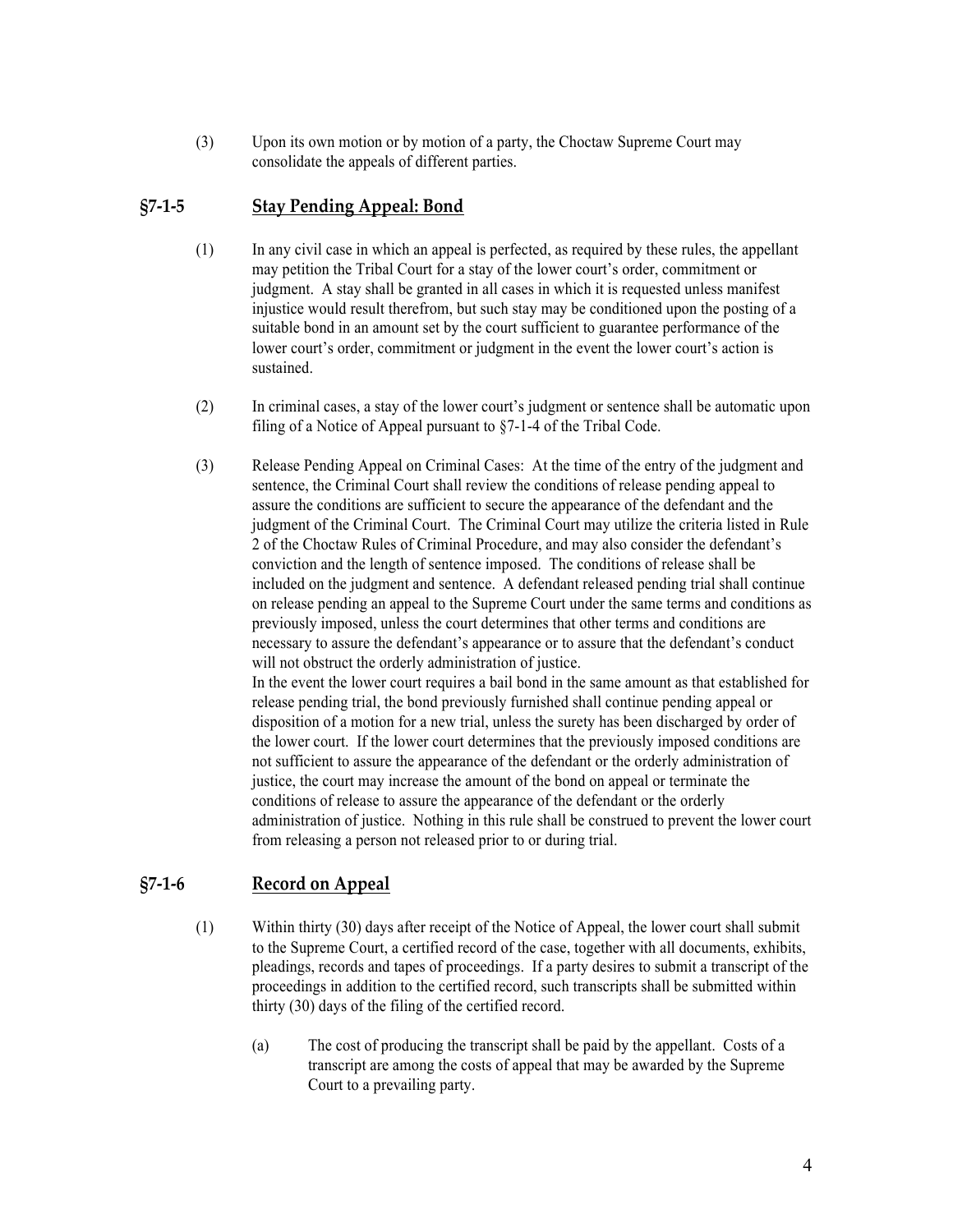(2) If anything material to either party is omitted from the record by error or accident or is misstated therein, the parties by stipulation, or the lower court, either before or after the record is transmitted to the Supreme Court on proper motion or of its own initiative, may direct that the omission or misstatement be corrected, and if necessary, that a supplemental record be certified and transmitted.

# **§7-1-7 Briefs and Memoranda**

- (1) Appellant's Brief: Within thirty (30) days of the filing of the certified record or within such other time as the Supreme Court shall provide by order, the appellant shall file a written brief, memorandum or statement in support of his appeal. An original shall be filed with the Supreme Court and copies shall be served upon or mailed to each party, attorney or representative.
- (2) Appellee's Reply Brief: The appellee shall have thirty (30) days or such other time as the Supreme Court shall provide by order from the date of receipt of the appellant's brief, memorandum or statement within which to file a reply brief, memorandum or statement and shall file and serve such in the same manner as the appellant's brief, memorandum or statement.
- (3) Appellant's Rebuttal Brief: The appellant shall have fifteen (15) days or such other time as the Supreme Court shall provide by order from the date of receipt of the appellee's reply brief, memorandum or statement within which to file a rebuttal brief, memorandum or statement and shall file and serve such in the same manner as stated above. No further response shall be allowed by either party without leave of the court.
- (4) Brief of an Amicus Curiae: The Mississippi Band of Choctaw Indians or its officer or agency may file an amicus curiae brief without consent of the parties or leave of court. Any other amicus curiae may file a brief only by leave of court or if the brief states that all parties have agreed to the following:
	- (a) Motion for Leave to File The motion must be accompanied by the proposed brief and state:
		- (i) the movant's interest; and
		- (ii) the reason why an amicus curiae brief is desirable and why the matters asserted are relevant to the disposition of the case.
	- (b) Time for Filing: An amicus curiae must file its brief, accompanied by a motion for filing when necessary, no later than seven (7) days after the principal brief of the party being supported is filed. An amicus curiae not supporting any party must file its brief no later than seven (7) days after the appellant's principal brief is filed. The court may grant leave for a later filing, specifying the time within which an opposing party may answer.

# **§7-1-8 Oral Argument**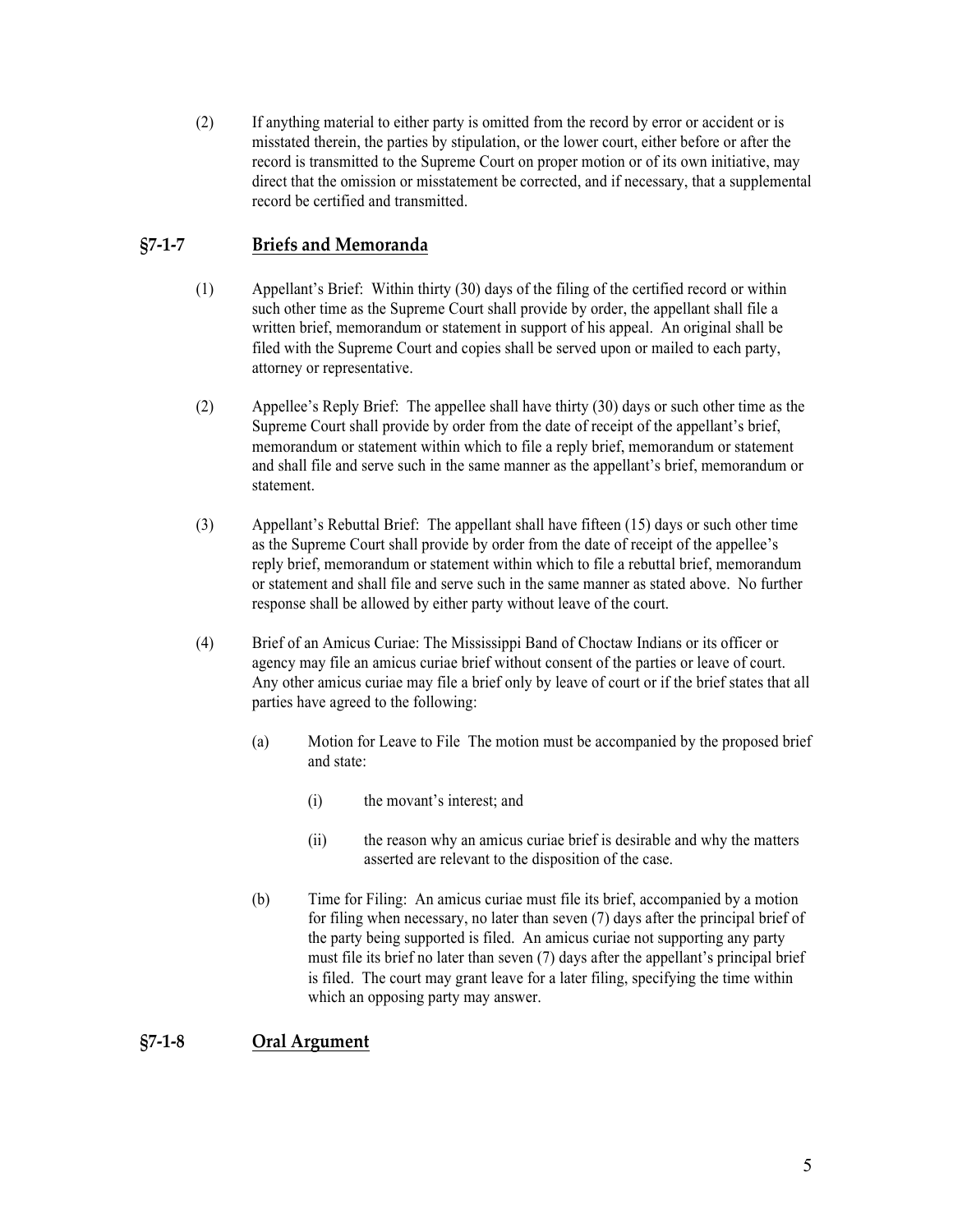The Supreme Court shall decide all cases upon the briefs, memoranda and statements filed, plus the record of the Tribal Court without oral argument or unless the court decides on its own motion, or upon motion of either party, to hear oral argument.

## **§7-1-9 Decision**

The Supreme Court shall endeavor to issue a final written decision within six (6) months after the filing of the notice of appeal. The decision shall be made on the basis of facts and/or issues of law stipulated to by the parties and, if the parties so stipulate, without or with less than all of the record and/or verbatim transcript, in addition to briefs, memoranda or statements of the parties. The decision of the Supreme Court shall affirm, reverse, modify and/or remand the decision of the Tribal Court.

#### **§7-1-10 Interlocutory Appeal; Request for Permission to File; Timeliness**

- (1) A request for permission to appeal an action or an order of the lower court which is not a final judgment shall be made by filing a request with the Clerk of the Supreme Court within fifteen (15) days of the action giving rise to the appeal.
- (2) Within fifteen (15) days of service of the request for permission to file an interlocutory appeal, any adverse party may file with the Clerk a written response either agreeing with the request or stating the reasons the appeal should not be granted.
- (3) The Supreme Court shall issue its order granting or denying the request within thirty (30) days after the request is filed.
- (4) Acceptance of interlocutory appeal; procedure; timeliness
	- (a) The Chief Justice or a designate shall review the lower court order and the case record and determine if it complies with the Tribal Code or, in lieu thereof, with these rules. Such appeals shall be granted only if the lower court has committed an obvious error which would render further lower court proceedings useless or substantially limit the freedom of a party to act and a substantial question of law is presented which would determine the outcome of the appeal.
	- (b) If an interlocutory appeal is accepted, it shall be heard by the Supreme Court as otherwise provided by these rules, unless otherwise ordered by the court.

#### **§7-1-11 Duties of the Clerk of the Lower Court**

The Clerk of the Lower Court shall have the duty to prepare, certify and file with the Clerk of the Supreme Court all papers and tapes comprising the record of the case appealed within thirty (30) days after a notice of appeal is filed.

## **§7-1-12 Duties of the Clerk of the Supreme Court**

The Clerk of the Supreme Court shall maintain a separate appellate file for each case docketed with the Supreme Court and a separate Supreme Court docket in which shall be recorded each stage of the proceedings on each case appealed.